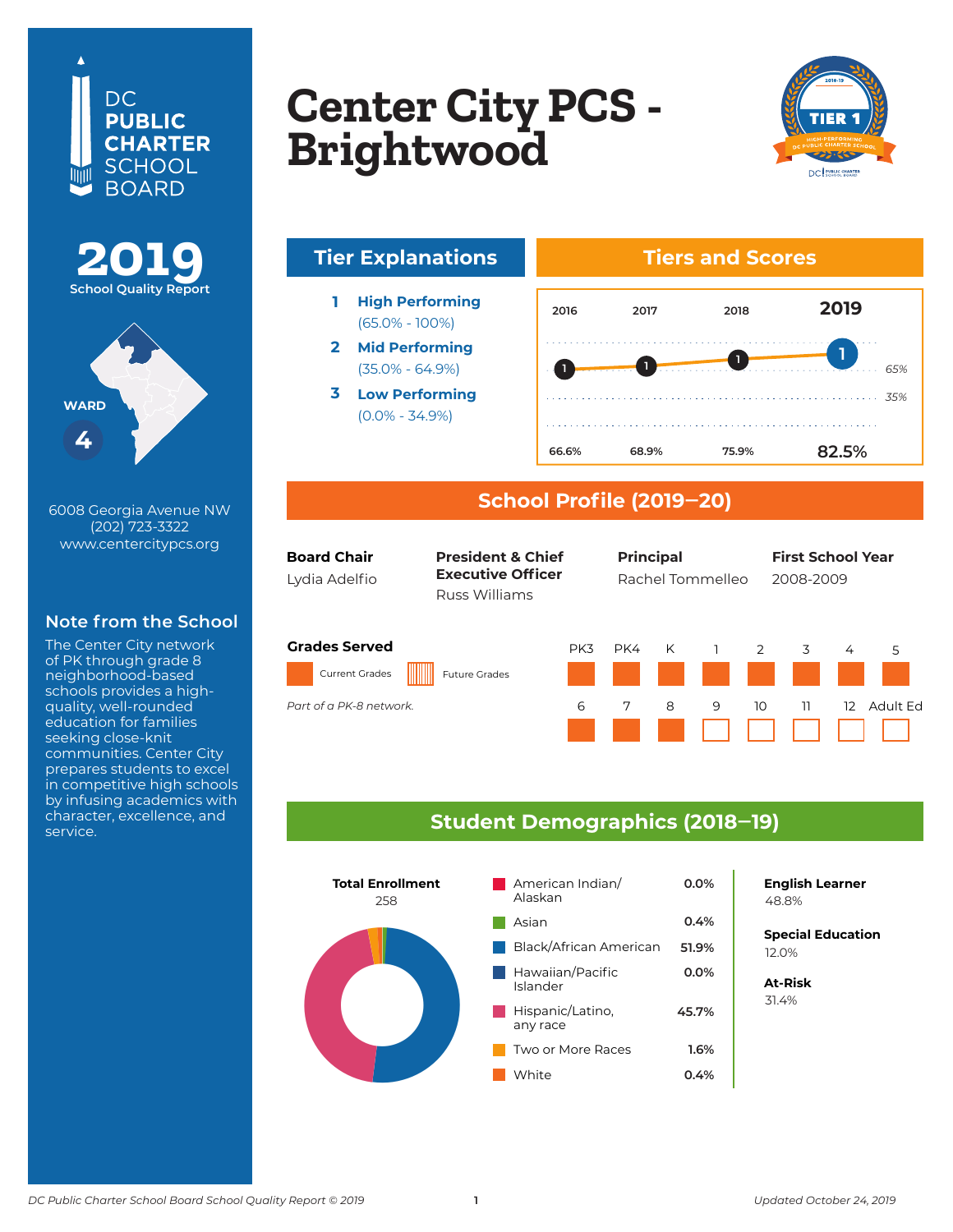## **Center City PCS - Brightwood**

**2019 School Quality Report**

| <b>KEY</b><br>2018-19 Grades Measured: PK3 - 8                                                                                | $\circ$<br>Floor                   | <b>Score</b><br><b>Target</b> | 100              | <b>Points</b><br><b>Earned</b> | <b>Points</b><br><b>Possible</b> |  |  |  |  |  |
|-------------------------------------------------------------------------------------------------------------------------------|------------------------------------|-------------------------------|------------------|--------------------------------|----------------------------------|--|--|--|--|--|
| <b>Student Progress (35 points): Academic Improvement Over Time</b>                                                           |                                    |                               |                  |                                |                                  |  |  |  |  |  |
| Growth on the state assessment in<br><b>English Language Arts</b>                                                             | $\circ$<br>30                      | (63.8)<br>70                  | 100              | 14.8                           | 17.5                             |  |  |  |  |  |
| Growth on the state assessment in<br>mathematics                                                                              | $\circ$<br>30                      | 56.1<br>70                    | 100              | 11.4                           | 17.5                             |  |  |  |  |  |
| Student Achievement (25 points): Approaching, Meeting, or Exceeding College and Career Ready Standards                        |                                    |                               |                  |                                |                                  |  |  |  |  |  |
| <b>PARCC: English Language Arts</b><br>Approaching College and Career Ready<br>and Above                                      | $\mathbf 0$                        | (76.6)                        | 100              | 5.7                            | 7.5                              |  |  |  |  |  |
| College and Career Ready                                                                                                      | $\mathbf 0$                        | (46.0)<br>58.8                | 100              | 3.9                            | 5.0                              |  |  |  |  |  |
| <b>PARCC: Mathematics</b><br>Approaching College and Career Ready<br>and Above                                                | $\mathbf 0$                        | (74.5)                        | 100              | 5.6                            | 7.5                              |  |  |  |  |  |
| College and Career Ready                                                                                                      | $\mathbf{O}$                       | 38.0<br>64.2                  | 100              | 3.0                            | 5.0                              |  |  |  |  |  |
| <b>Gateway (10 points): Outcomes in Key Subjects that Predict Future Educational Success (returning students)</b>             |                                    |                               |                  |                                |                                  |  |  |  |  |  |
| 3rd Grade English Language Arts<br>College and Career Ready                                                                   | $\mathbf{o}$                       | 40.7<br>58.5                  | 100              | 3.5                            | 5.0                              |  |  |  |  |  |
| <b>8th Grade Mathematics</b><br>College and Career Ready                                                                      | $\mathbf o$                        | 59.1<br>61.6                  | 100              | 4.8                            | 5.0                              |  |  |  |  |  |
| School Environment (30 points): Predictors of Future Student Progress and Achievement                                         |                                    |                               |                  |                                |                                  |  |  |  |  |  |
| <b>Attendance</b><br>In-seat attendance                                                                                       | $\circ$                            |                               | 97.1<br>85<br>95 | 9.0                            | 9.0                              |  |  |  |  |  |
| <b>Re-enrollment</b><br>Percent of eligible students who re-enrolled                                                          | $\circ$                            | 67                            | 96.9<br>92       | 9.0                            | 9.0                              |  |  |  |  |  |
| <b>Teacher Interaction Observations:</b><br><b>Classroom Assessment Scoring</b><br>System (CLASS)<br><b>Emotional Support</b> |                                    | 4.5                           | 6.3)<br>6<br>7   | 4.0                            | 4.0                              |  |  |  |  |  |
| Classroom Organization                                                                                                        | $\circ$                            | 4.5                           | 6.3<br>6<br>7    | 4.0                            | 4.0                              |  |  |  |  |  |
| <b>Instructional Support</b>                                                                                                  | $\circ$<br>$\overline{\mathbf{2}}$ | 3.9<br>4                      | 7                | 3.8                            | 4.0                              |  |  |  |  |  |
| <b>TOTAL SCORE 82.5</b>                                                                                                       | <b>TIER</b>                        |                               |                  | 82.5 out of                    | 100                              |  |  |  |  |  |